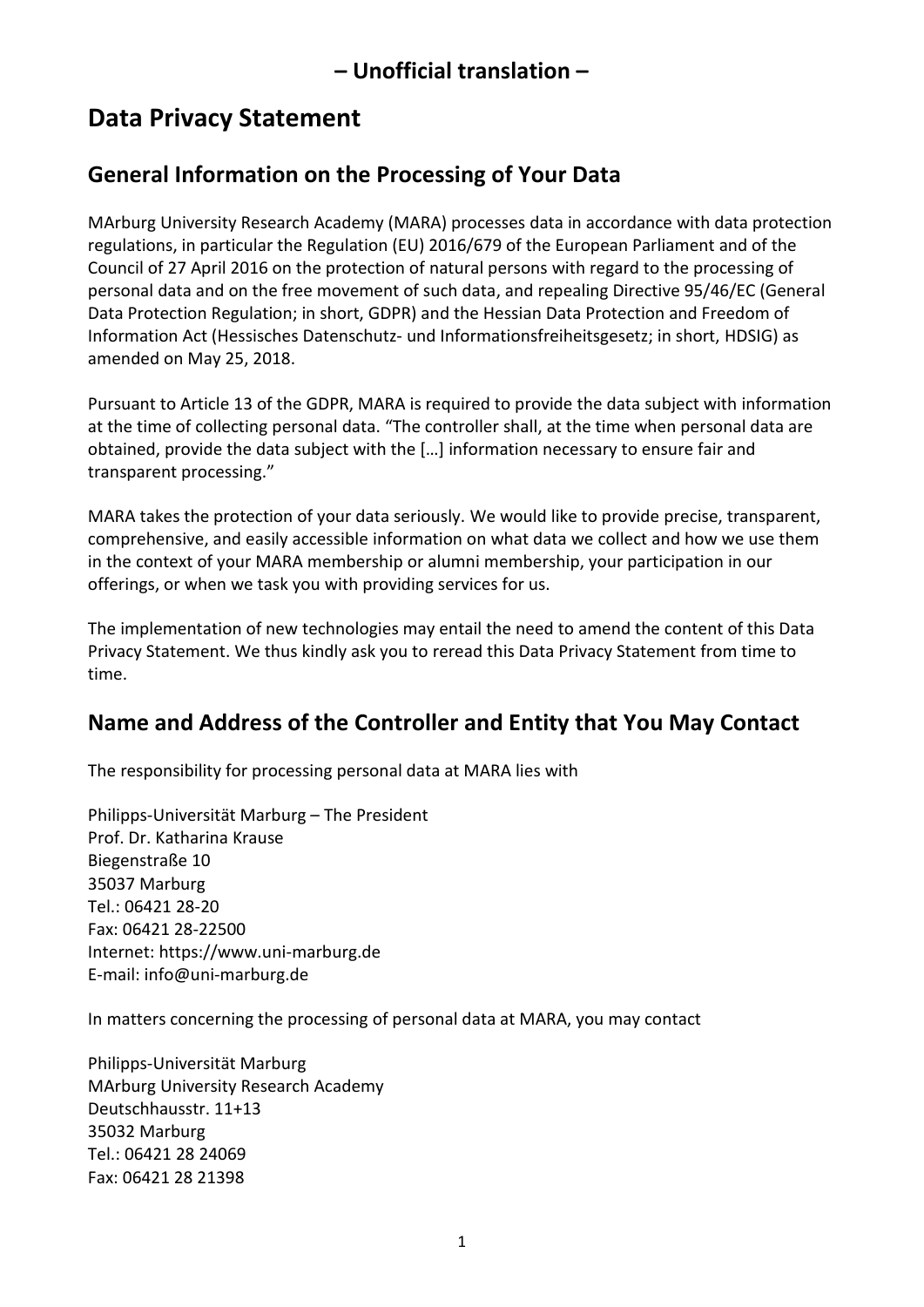Internet: https://www.uni-marburg.de/de/mara E-mail: mara.datenbank@uni-marburg.de

## **The Processing of Your Data**

This Data Privacy Statement applies to the MARA membership, MARA alumni membership, participants in MARA offerings, as well as those tasked with providing services to MARA and the personal data collected in this context.

Your data will be stored or processed in the State of Hesse in the Federal Republic of Germany and not in countries outside the scope of the GDPR.

In processing your personal data, no data will be transmitted to recipients outside MARA or its partners cooperating directly with it in implementing its program. An exception is data for the selfpresentation of MARA members and alumni at [https://www.tzm-marburg.de/mara](https://www.tzm-marburg.de/mara-mitglieder/mitglieder.cfm?lang=en)[mitglieder/mitglieder.cfm?lang=en.](https://www.tzm-marburg.de/mara-mitglieder/mitglieder.cfm?lang=en) You yourself may determine the amount of information presented there or object to being represented on the membership page.

#### **Personal Data**

Pursuant to Article 4 of the GDPR, "'personal data' means any information relating to an identified or identifiable natural person […]; an identifiable natural person is one who can be identified, directly or indirectly, in particular by reference to an identifier such as a name, an identification number, location data, an online identifier or to one or more factors specific to the physical, physiological, genetic, mental, economic, cultural or social identity of that natural person."

### **Legal Bases, Type of Data Stored, Purpose, and Erasure Periods**

We only collect, use, and pass on personal data if this is legally permitted or if the user has consented to the data collection. We comply with Article 6 of the GDPR. We use the personal data of our members on the basis of our statutes and those of our participants on the basis of our Terms and Conditions (courses and events) or on the legal bases of our funding programs.

The following mandatory information is collected as part of a MARA membership application and must be submitted to apply for MARA membership. This information is also required for alumni as well as for non-members who participate in our courses and events or who are tasked with providing services.

- Form of address
- Surname
- First name
- Street
- Postal code
- City
- $\bullet$  F-mail address

#### Additional mandatory information for doctoral candidate members

- University degree
- Date of graduation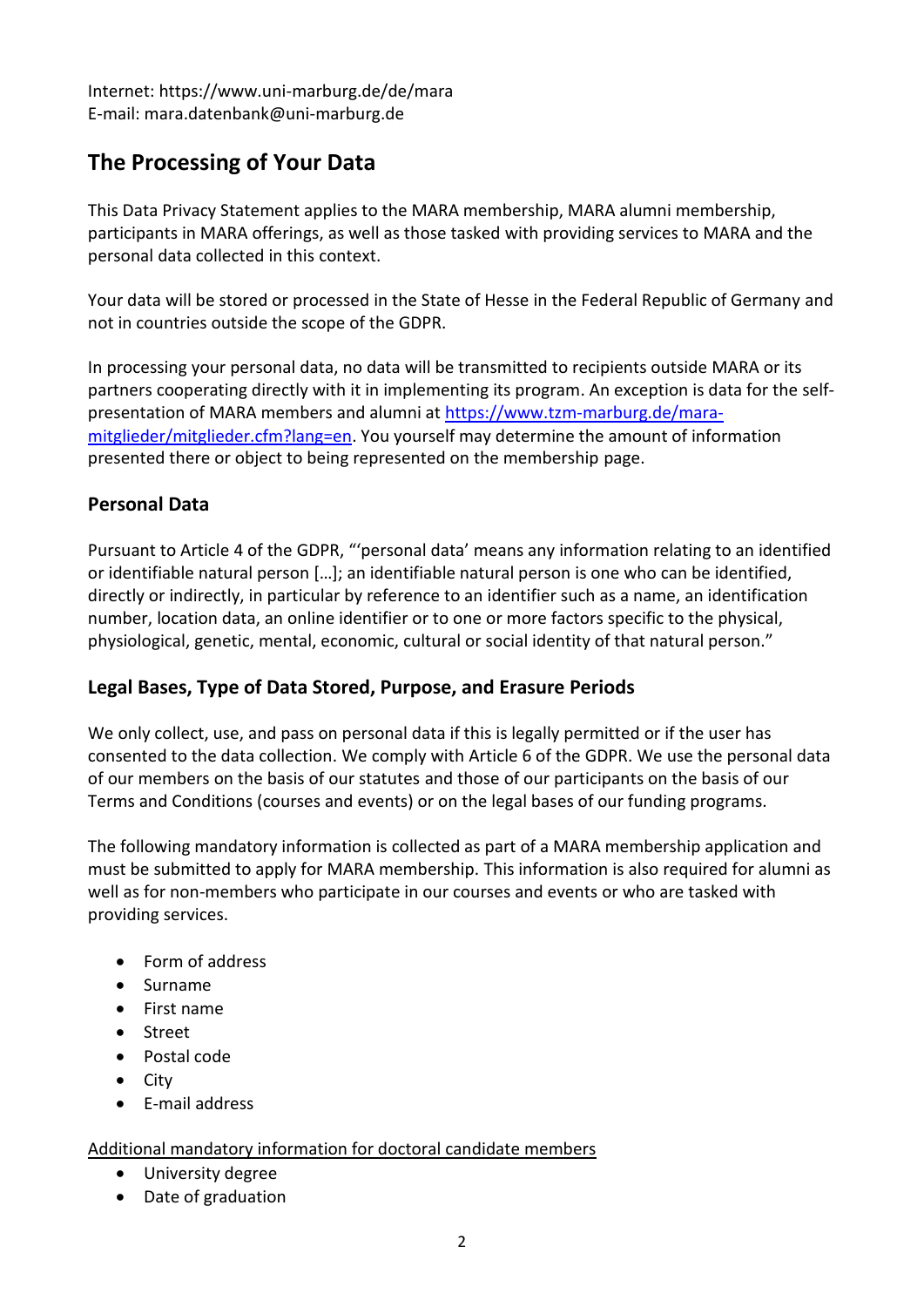- Subject of study
- Topic of your doctoral project
- Brief description of your doctoral project
- Date of admission
- Subject
- Department
- Academic title of your advisor
- First name of your advisor
- Surname of your advisor
- University of your advisor
- Enrollment at Philipps-Universität Marburg
- Desk/workplace at the university

Additional mandatory information for postdoctoral members

- Academic title
- Department/institution
- Institute
- Employment status with aforementioned department

In addition to the aforementioned mandatory information, you may provide further information voluntarily. Other necessary data may be requested when you apply for funding programs, for integrating academic groups, are tasked by us with providing services, or similar.

Please note that professors and junior professors of Philipps-Universität Marburg are automatically members of MARA. The information we currently collect pertaining to this group, as to other persons in an advisory or mentoring function, involves only information on advisors and mentors provided by members, unless the professors or advisors and mentors have given their consent to the use of other data.

The data are stored as long as necessary for the administration of our services (membership administration, administration of courses and events, funding programs, academic groups, and similar, preparation of statistics, self-presentation of members on at [https://www.tzm](https://www.tzm-marburg.de/mara-mitglieder/mitglieder.cfm)[marburg.de/mara-mitglieder/mitglieder.cfm,](https://www.tzm-marburg.de/mara-mitglieder/mitglieder.cfm) the sending of newsletters and e-mails for information purposes) or until permission for use of your data is revoked.

### **Logged Data and Storage Time for Website Access, the Sending of Newsletters and Information E-mails, Cookies**

When you access webpages under the https://[www.tzm-marburg.de/mara](http://www.tzm-marburg.de/mara) or https://[www.tzm](http://www.tzm-marburg.de/mara-mitglieder)[marburg.de/mara-mitglieder](http://www.tzm-marburg.de/mara-mitglieder) domain, our provider, TransMIT Gesellschaft für Technologietransfer mbH, stores the following data in an access logfile:

- Date and time of access
- Volume of transmitted data in bytes
- Referral site
- Browser used and operating system
- Webserver-generated status messages (e.g., whether the website was delivered, whether http authentication is required, etc.)
- IP address from which the website was accessed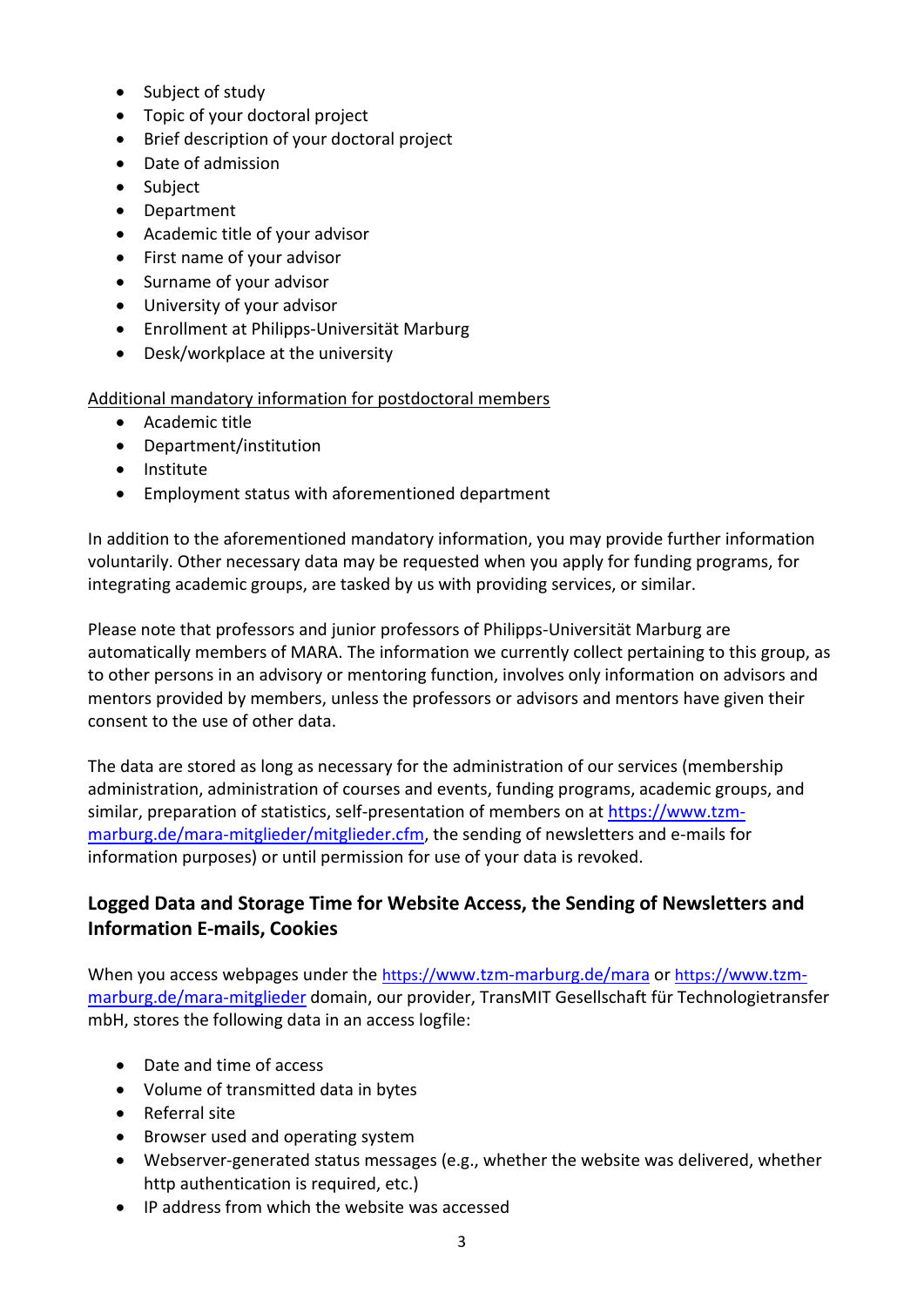When newsletters and e-mails for information purposes are sent, our provider, TransMIT Gesellschaft für Technologietransfer mbH, logs the e-mail addresses of the recipients.

Website access logs and logs of the sending of newsletters and information e-mails are used neither for statistical purposes nor to analyze user behavior. They serve the sole purpose of analyzing errors and problems or investigating attacks on our website. An automated process deletes old logfiles after 28 days at the latest unless they pertain to unlawful activities. In this case, the retention period can be suspended until the matter has been resolved.

A cookie is a text fragment that a website places on the user's computer via the user's browser, the content of which is transmitted every time the browser accesses the website again.

When websites under the https:/[/www.tzm-marburg.de/mara](http://www.tzm-marburg.de/mara) or https:/[/www.tzm](http://www.tzm-marburg.de/mara-mitglieder)[marburg.de/mara-mitglieder](http://www.tzm-marburg.de/mara-mitglieder) domain are accessed, two cookies named "CFID" and "CFTOKEN" are placed on the user's computer. Both cookies are used together to identify a current session; they have no set expiry date.

When a user logs into the database, an additional cookie is created that contains the ID of that user. This cookie is deleted after the session.

## **Your Rights**

Pursuant to Articles 15–18, 20, and 21 of the GDPR and to the HDSIG, you as a MARA member or alumni member, a participant in our offerings, or as a tasked provider of services have several rights: the right of access, the right to rectification, the right to erasure, the right to restriction of processing, the right to data portability, the right to object, and the right to lodge a complaint.

#### **Right of Access**

Pursuant to Article 15 of the GDPR, you have the right to obtain information about your personal data that we process. In your application to obtain such information, you should specify your request in order to make it easier for us to prepare the necessary data. Please note that your right to information is constrained by the provisions of the HDSIG.

#### **Right to Rectification**

Pursuant to Article 16 of the GDPR, you have the right to demand rectification of personal data that are incorrect. You further have the right to have incomplete personal data completed.

#### **Right to Erasure**

Pursuant to Article 17 of the GDPR and § 34 of the HDSIG, you have the right to demand erasure of your personal data. Your right to erasure is contingent on several conditions, for instance, whether we still require your data to fulfill our legal obligations.

#### **Right to Restriction of Processing**

Pursuant to Article 18 of the GDPR, you have the right, contingent on certain conditions, to demand the restriction of processing of your personal data, for instance, for a specific period until your data are rectified.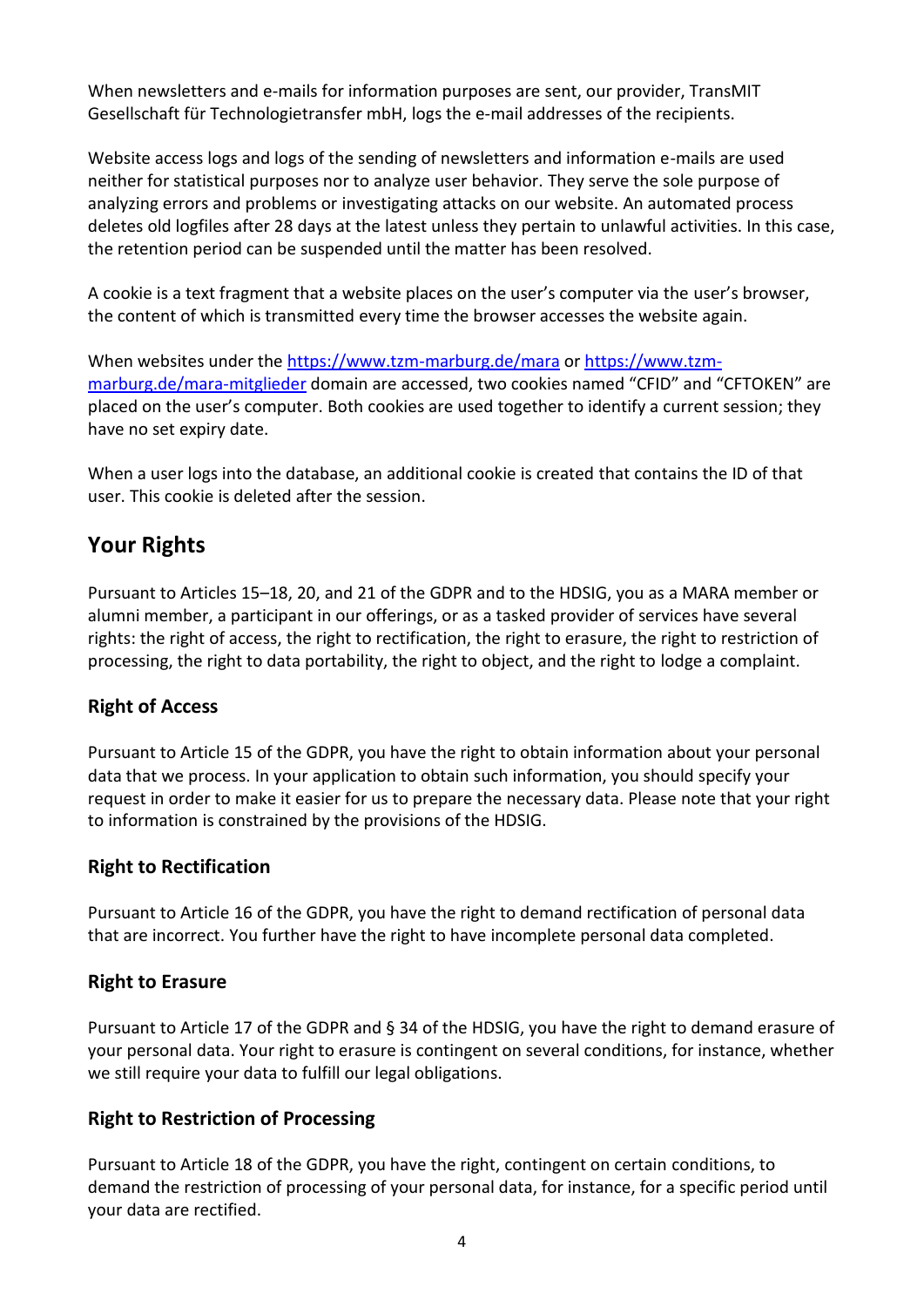#### **Right to Data Portability**

Pursuant to Article 20 of the GDPR, you have the right to receive your personal data and transmit this data to another controller.

#### **Right to Object**

Pursuant to Article 21 of the GDPR, you have the right to object, on grounds relating to your particular situation, at any time to the processing of your personal data. We may, however, not always be able to comply with your objection, for instance, if a legal provision pursuant to § 35 of the HDSIG requires processing.

#### **Right to Lodge a Complaint**

Should you be of the opinion that MARA has failed to observe data privacy provisions in processing your data, you have the right to lodge a complaint with the official data protection officer of Philipps-Universität Marburg or the supervisory authority of the State of Hesse that oversees public bodies that process data to have this reviewed.

### **Official Data Protection Officer**

Philipps-Universität Marburg – Official Data Protection Officer Dr. Rainer Viergutz Biegenstraße 10 35037 Marburg Tel.: 06421 28 20 Fax: 06421 28 22065 Internet: [https://www.uni-marburg.de](https://www.uni-marburg.de/) E-mail: [datenschutz@uni-marburg.de](mailto:datenschutz@uni-marburg.de)

### **Supervisory Authority**

Hessischer Beauftragter für Datenschutz und Informationsfreiheit (Hessian Data Protection and Freedom of Information Officer) Prof. Dr. Michael Ronellenfitsch Gustav-Stresemann-Ring 1 65189 Wiesbaden Tel.: 0611 1408 0 Fax: 0611 1408 611 Internet: [https://datenschutz.hessen.de](https://datenschutz.hessen.de/) E-mail: [poststelle@datenschutz.hessen.de](mailto:poststelle@datenschutz.hessen.de)

### **Consent**

With your binding registration as a MARA member or alumni member, participation in our offerings, agreeing to a contract to provide services for MARA, or otherwise expressing your individual consent, you confirm having read our Data Privacy Statement and accept the processing of your personal data described therein. You may revoke your consent at any time by sending an e-mail stating this to [mara.datenbank@uni-marburg.de](mailto:mara.datenbank@uni-marburg.de) or the contact person responsible for